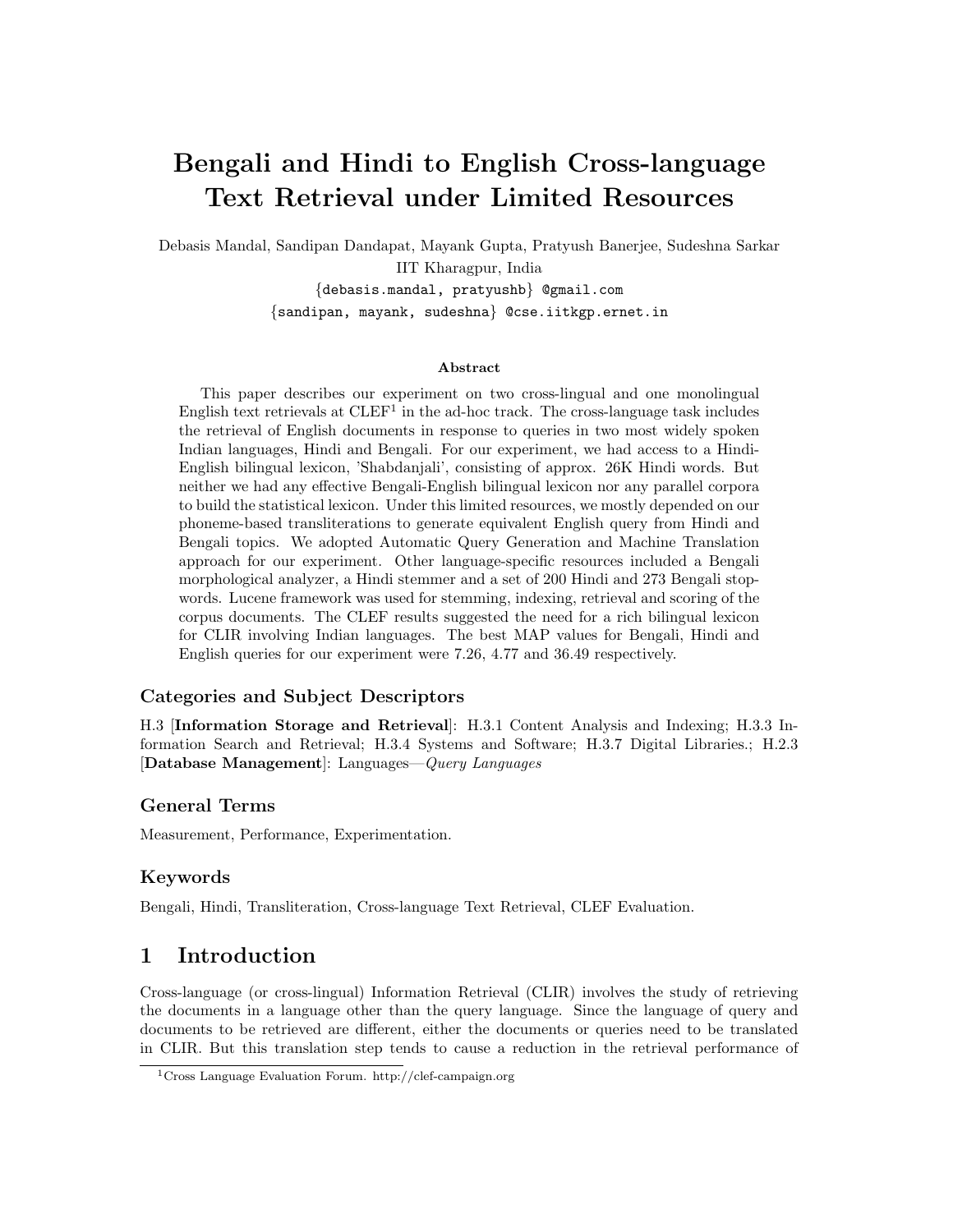CLIR as compared to monolingual information retrieval. A study in [1] showed that missing specialized vocabulary, missing general terms, wrong translation due to ambiguity and correct identical translation are the four most important factors for the difference in performance for over 70% queries between monolingual and cross-lingual retrievals. This puts the importance on effective translation in CLIR research. Again, the document translation requires a lot of memory and processing capacity than its counterpart and therefore the query translation is more popular in the IR research community involving multiple languages[5].

Oard [7] presents an overview of the Controlled Vocabulary and Free Text retrieval approaches followed in CLIR research within the query translation framework. But the present research in CLIR are mainly concentrated around three approaches: Dictionary based Machine Translation (MT), Parallel Corpora based statistical lexicon and Ontology-based methods. The basic idea in Machine Translation is to replace each term in the query with an appropriate term or a set of terms from the lexicon. In current MT systems the quality of translations is very low and the high quality is achieved only when the application is domain-specific [5]. The Parallel Corpora-based method utilizes the broad repository of multi-lingual corpora to build the statistical lexicon from the simliar training data as of the target collection. Knowledge-based approaches use ontology or thesauri to replace the source language word by all of its target language equivalents. Some of the CLIR models built on these approaches or on their hybrids can be found in  $[5][6][8][10]$ .

This paper presents two cross-lingual and one English monolingual text retrieval. The crosslanguage task includes English document retrieval in response to queries in two Indian languages: Hindi and Bengali. Although Hindi is mostly spoken in north India and Bengali in the Eastern India and Bangladesh only, the former is the fifth most widely spoken language in the world and Bengali the seventh. This requires attention on CLIR involving these languages. In this paper, we restrict ourselves to Cross-Language text retrieval applying Machine Translation approach.

The rest of the paper is structured as follows. Section 2 briefly presents some of the works on CLIR involving Indian languages. The next section provides the language specific and open source resources used for our experiment. Section 4 builds our CLIR model on the resources and explains our approach. CLEF evaluations of our results and their discussions are presented in the subsequent section. We conclude this paper with a set of inferences and scope of future works.

### 2 Related Work

Cross-language retrieval is a budding field in India and the works are still in its primitive state. The first major work involving Hindi occurred during TIDES Surprise Language exercise in a one month period. The objective of the exercise was to retrieve Hindi documents, provided by LDC (Linguistic Data Consortium), in response to English queries. The participants used parallel corpora based approach to build the statistical lexicon  $\frac{3}{4}[12]$ . [4] assigned statistical weightage on query and expansion terms using the training corpora and this improved their cross-lingual results over monolingual runs. [3][9] indicated some of the language-specific obstacles for Indian languages, viz., propritary encodings of much of the web text, lack of availability of parallel corpora, variability in Unicode encoding etc. But all of these works were the reverse of our problem statement for CLEF. The related work of Hindi-English retrieval can be found in [2].

### 3 Resources used

We used various language specific resources and open source tools for our Cross Language Infomation Retrieval (CLIR) experiments. For the processing of English query and corpus, we used the stop-word list (33 words) and porter stemmer of Lucene framework. For Bengali query, a Bengali-English transliteration (ITRANS) tool<sup>2</sup> [11], a set of Bengali stop-words<sup>3</sup> (273 words),

<sup>2</sup> ITRANS is an encoding standared specifically for Indian languages. It converts the Indian language letters into Roman (English) mostly using its phoneme structure.

<sup>3</sup>The list was provided by Jadavpur University, Kolkata.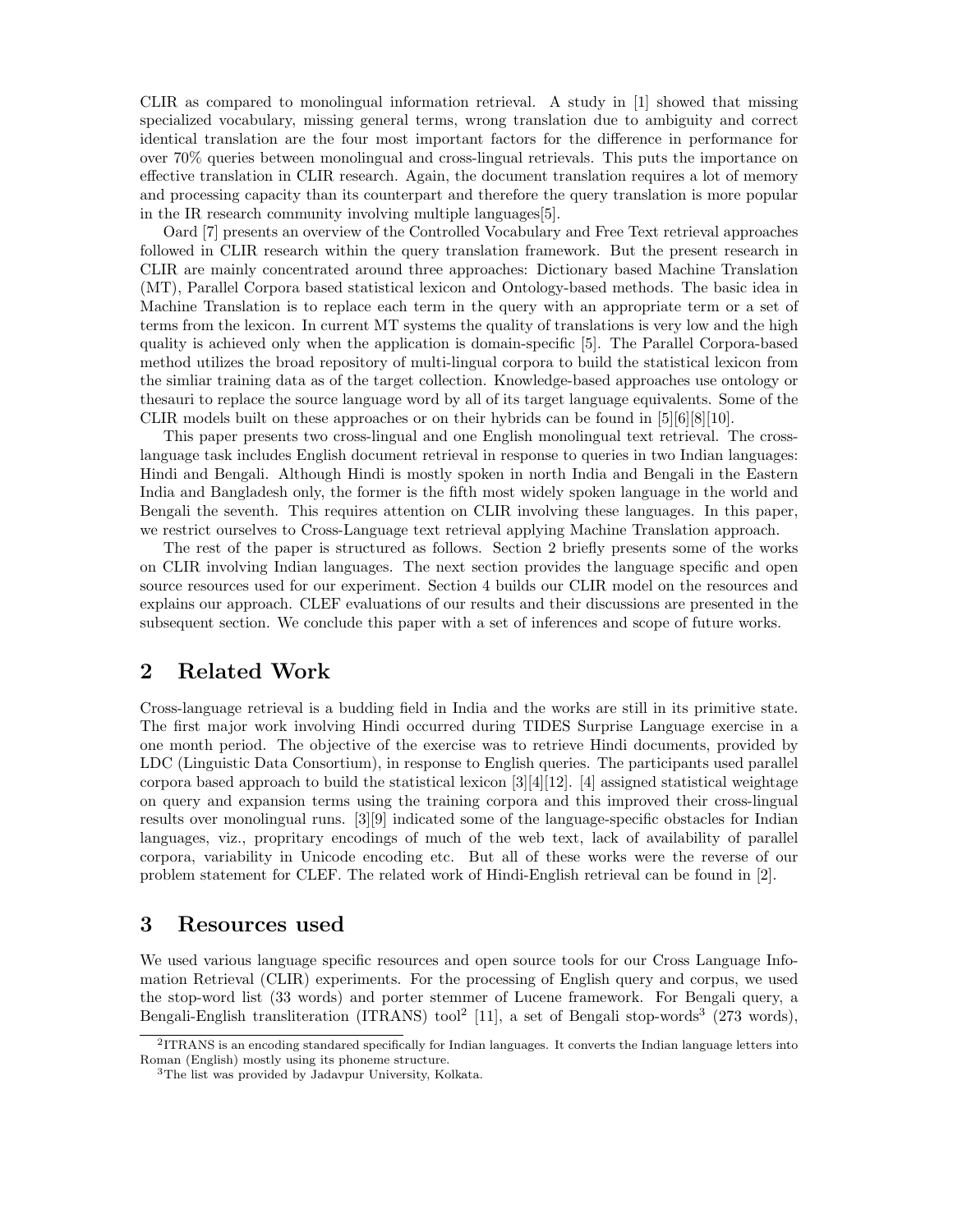an open source Bengali-English bio-chemical lexicon ( 9k Bengali words) and a Bengali morphological analyzer of moderate performance were used. Hindi language specific resources included a Hindi-English Transliteration tool (wx and ITRANS), a Hindi stop-word list of 200 words, a Hindi-English bilingual lexicon 'Shabdanjali' containing approximately 26K Hindi words and a Hindi Stemmer<sup>4</sup>. We also manually built a named entity list of 1510 entries mainly drawn from the names of countries and cities, abbreviations, companies, medical terms, rivers, seven wonders, global awards, tourist spots, diseases, events of 2002 from wiki etc. Finally, the open source Lucene framework was used for indexing and retrieval of the documents with their corresponding scores.

# 4 Experimental Model

The objective of Ad-Hoc Bilingual (X2EN) and Monolingual English tasks was to retrieve the relevant documents from English target collection and submit the results in ranked order. The topic sets for these two tasks consist of 50 topics and the participant is asked to retrieve at least 1000 documents from the corpus per query for each of the source languages. Each topic consists of three fields: a brief 'title', almost equivalent to a query provided by the end-user to a search engine; a one-sentence 'description', specifying more accurately what kind of documents the user is looking for from the search and a 'narrative' for relevance judgements, describing what is relevant to the the topic and what is not. Our approach to the problem can be broken into 3 phases: corpus processing, query generation and document retrieval.

### 4.1 Corpus Processing

The English news corpus of LA Times 2002, provided by CLEF, contained 1,35,153 documents of 433.5 MB size. After removing stop words and stemming the documents, they were indexed using the Lucene indexer to obtain the index terms corresponding to the documents.

### 4.2 Query Generation

We adopted Automatic Query Generation method to immitate the possible application of CLIR on the web. The language-specific stop-words were first removed from the topics. To remove the most frequent suffixes, we used a morphological analyzer for Bengali, a stemmer for Hindi and the Lucene stemmer for English topics. We considered all possible stems for a single term as no training data was available to pick the most relevant stem. This constitutes the final query for English monolingual run. For Indian languages, the stemmed terms were then looked up in the bilingual lexicon for their translations into English. All the translations for the term were used for the query generation (Structured Query Translation), if the term was found in the lexicon. But many terms did not occur in the lexicon due to its limitation in size or the improper stemming or as the term is a named entity [2]. Those terms were first transliterated into ITRANS and then matched against the named entity list with the help of an approximate string matching algorithm, edit-distance algorithm. The algorithm returns the best match of the term for the pentagram statistics. This produces the final query terms for cross-lingual runs. The queries were constructed from the topics consisting of one or more of the topic fields.

Note that we did not expand the query using the Pseudo Relevance Feedback (PRF). This is due to the fact that it does not improve the retrieval significantly for CLIR, rather hurts by increasing noise [13], or increases queries in which no relevant documents are returned [4].

### 4.3 Document Retrieval

The query generated in the above phase is fed into Lucene search engine and the documents were retrieved along with their normalized scores. Lucene scorer follows the Vector Space Model (VSM) of Information Retrieval.

<sup>4</sup> 'Shabdanjali' and the Hindi stemmer were built by IIIT, Hyderabad.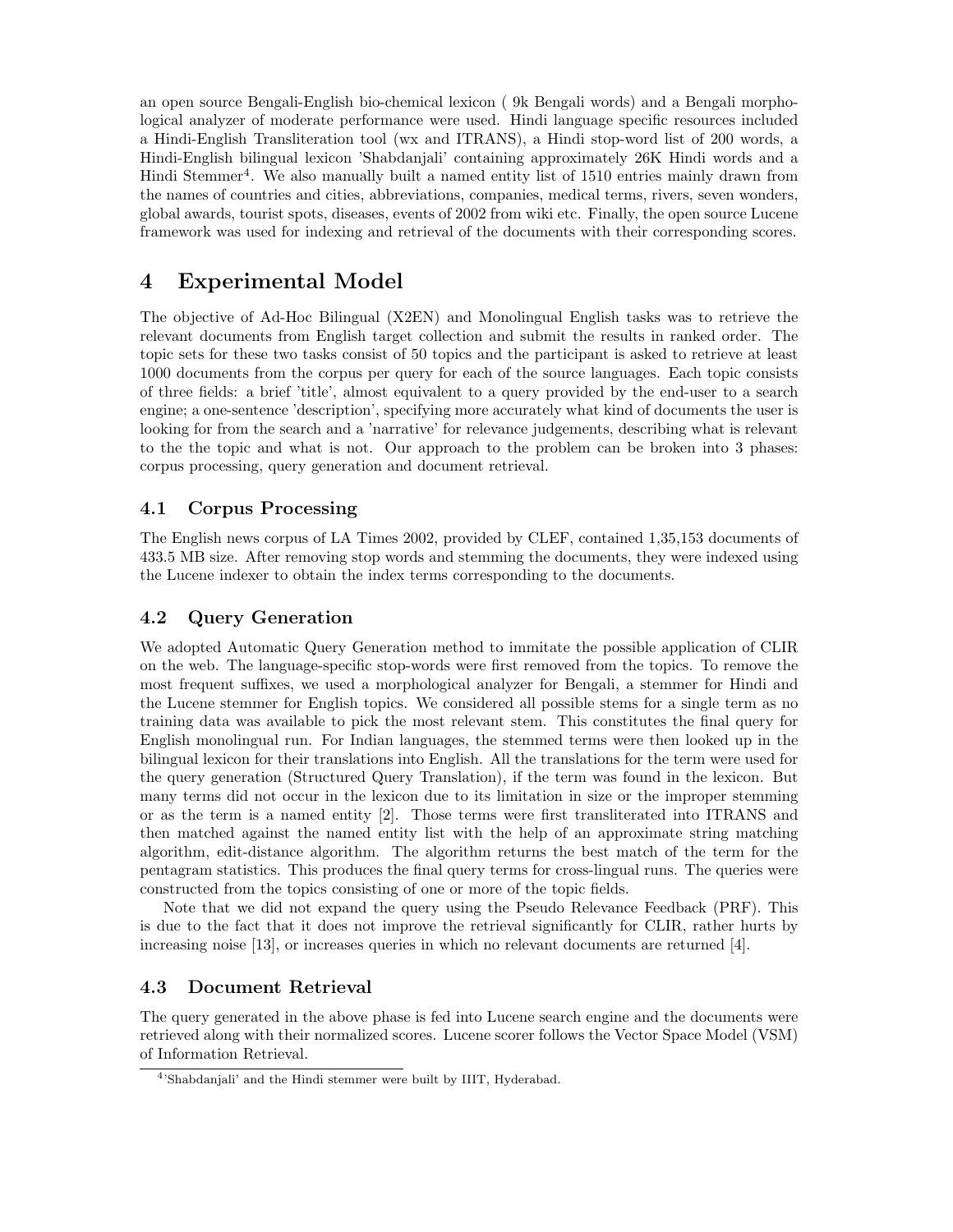# 5 CLEF Evaluation and Discussions

The evaluation document set for the ad-hoc bilingual and monolingual tracks consists of 1,35,153 documents from LA Times 2002. For the 50 topics originally provided by CLEF, there were manually selected 2247 relevant documents which were matched against the retrieved documents of the participants. We provided the set of 50 queries to the system for each run of our experiments. Six official runs were submitted for the Indian langauges to English bilingual retrieval, three for Hindi queries and three for Bengali queries. Three monolingual English runs were also submitted to compare the results between bilingual and monolingul retrievals. The runs were performed using only <title> field, <title+desc> fields and <title+desc+narr> fields per topic for each of these languages. The performance metrics for the nine runs of our experiments are presented in the following tables.

| Lang    | Run                    | MAP   | <b>GMAP</b> | B-Pref | P@10  |
|---------|------------------------|-------|-------------|--------|-------|
|         |                        |       |             |        |       |
| Bengali | $<$ title $>$          | 4.98  | 0.11        | 5.43   | 6.60  |
|         | $<$ title $+$ desc $>$ | 7.26  | 0.50        | 10.38  | 10.20 |
|         | $<$ title+desc+narr>   | 7.19  | 0.57        | 11.21  | 10.80 |
| Hindi   | $<$ title $>$          | 4.77  | 0.21        | 9.95   | 6.40  |
|         | $<$ title+desc $>$     | 4.39  | 0.32        | 11.58  | 8.60  |
|         | $<$ title+desc+narr>   | 4.77  | 0.34        | 12.02  | 8.40  |
| English | $<$ title $>$          | 30.56 | 19.51       | 29.51  | 37.80 |
|         | $<$ title+desc $>$     | 36.49 | 27.34       | 34.54  | 46.00 |
|         | $<$ title+desc+narr>   | 36.12 | 23.51       | 35.65  | 45.60 |

Table 1: Primary Metrics (in %) for the Official Runs.

#### 5.1 Discussions

Table 1 presents four basic primary metrics for CLIR, viz., MAP (Mean Average Precision), GMAP (Geometric Mean Average Precision), B-Preference and Precision at 10 retrieved documents (P@10) for all of our official runs. The lower values of the GMAP corresponding to MAP clearly specifies the poor performance of our retrievals in the lower end of the average precision scale. Also, lower values of the MAP for Hindi than the work of [2] clearly suggests the need for query expansion at the source language end. It is evident from the monolingual English and bilingual Bengali runs that adding extra information to query through <title+desc> increases the performance of the system. But adding the <narr> field has not improved the result significantly. This is probably due to the fact that this field was meant for the relevance judgement in the retrieval and we have not made any effort in preventing the retrieval of irrelevant documents in our IR model. This, in turn, has also affected the MAP value for all the runs. However, the improvement in the result for <title+desc> run over <title> run is not significant for Hindi. This is probably due to the fact that using Structured Query Translation (SQT) increased too much noise in the query to compensate the effect of a better lexicon. Also, we used morphological analyzer for bengali rather than stemmer (for hindi) which was suggested by [2] and this may have contributed to the better result for Bengali.

Table 2 shows the results of the topicwise score breakup for the relevant 2247 documents. As seen from the table, number of failed topics (with no relevant retrieval) and topics with MAP  $\leq$  10% gradually decreased with more fields from the topic, thus establishing the fact again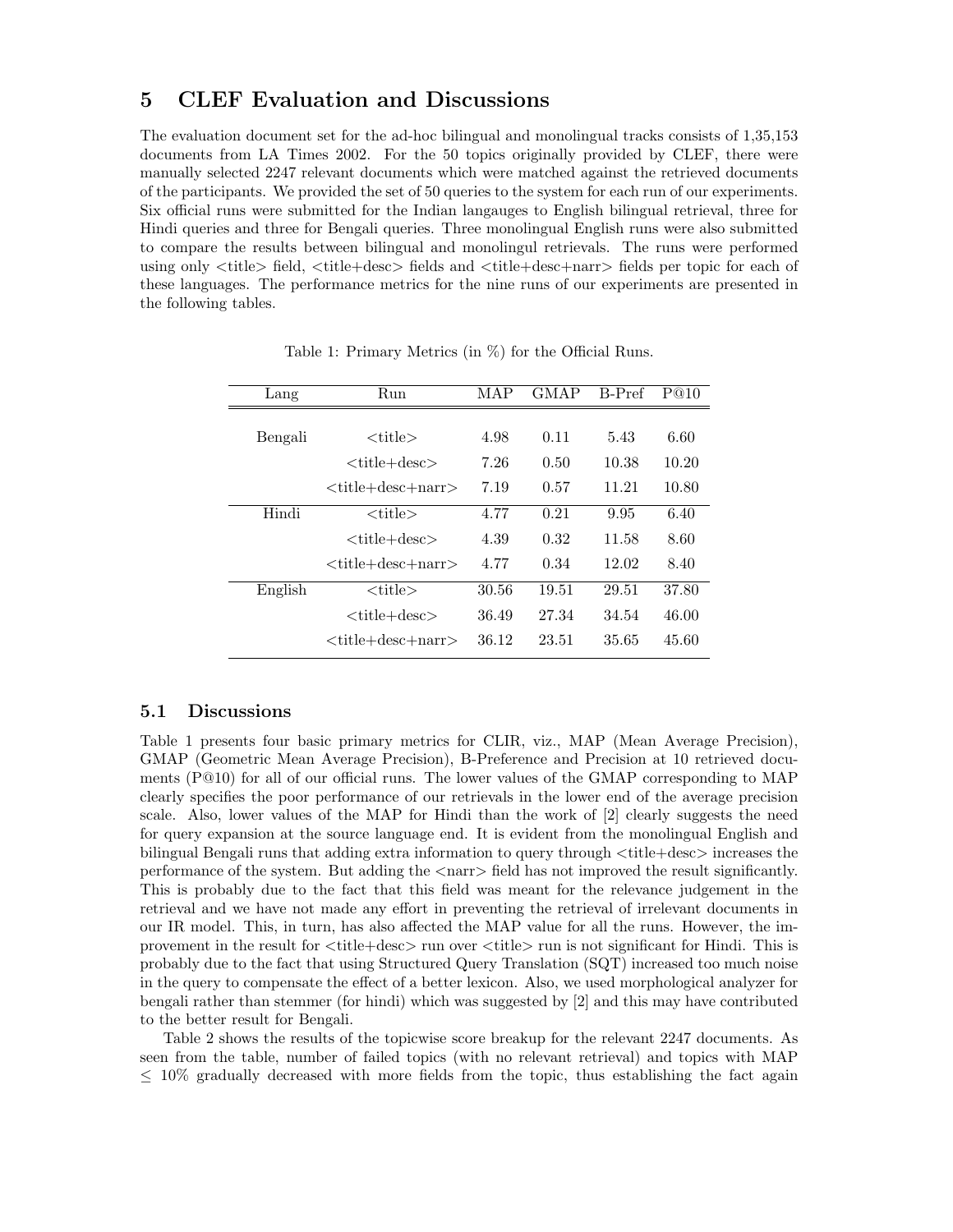| Language | Run                  | Failed   | $MAP< 10\%$ | $MAP > 50\%$ | Recall (in $\%$ ) |
|----------|----------------------|----------|-------------|--------------|-------------------|
|          |                      |          |             |              |                   |
| Bengali  | $<$ title $>$        | 14       | 22          | 19           | 27.06             |
|          | $<$ title+desc $>$   | 8        | 13          | 22           | 37.87             |
|          | $<$ title+desc+narr> | 5        | 14          | 23           | 40.32             |
| Hindi    | $<$ title $>$        | 10       | 18          | 20           | 31.51             |
|          | $<$ title+desc $>$   | 6        | 14          | 18           | 30.57             |
|          | $<$ title+desc+narr> | 4        | 11          | 17           | 30.97             |
| English  | $<$ title $>$        | $\theta$ | 1           | 43           | 72.54             |
|          | $<$ title+desc $>$   | $\theta$ | $\theta$    | 46           | 78.95             |
|          | $<$ title+desc+narr> | $\theta$ | 0           | 45           | 78.19             |

Table 2: Result of Querywise Score breakup.

mentioned in the earlier paragraph. Also, the better result for Hindi than Bengali is clearly attributed to its better lexicon. But when it comes to the number of topics with MAP  $\geq$  50%, Bengali clearly outperforms Hindi due to the noise factor; mentioned in the previous paragraph. A careful analysis of the queries revealed that the queries with named entities provided better results for all the runs, whereas the queries without named entities performed very poor due to poor bilingual lexicons and thus brininging down the overall performance metrics. This clearly implies the importance of a very good bilingual lexicon and transliteration tool in the CLIR for Indian languages. Recall is a very important performance metric for CLIR specifically for the case when the number of relevant documents is significantly low compared to the target collection (in this case, it is 1.66% only). It is noteworthy that the recall value has improved even for the <title+desc+narr> field compared to other runs and Bengali has again outperformed Hindi due to noise factor.



Figure 1: Recall Vs Precision for Bengali and Hindi to English Cross-language runs for <Title+Desc> fields.

The recall vs average precision graphs in Figure 1 and retrieved documents vs precision graphs in Figure 2 suggest the need for refinement of important query terms (e.g. named entity) and weigh them more than the translated terms. Also, we used Structured Query Translation and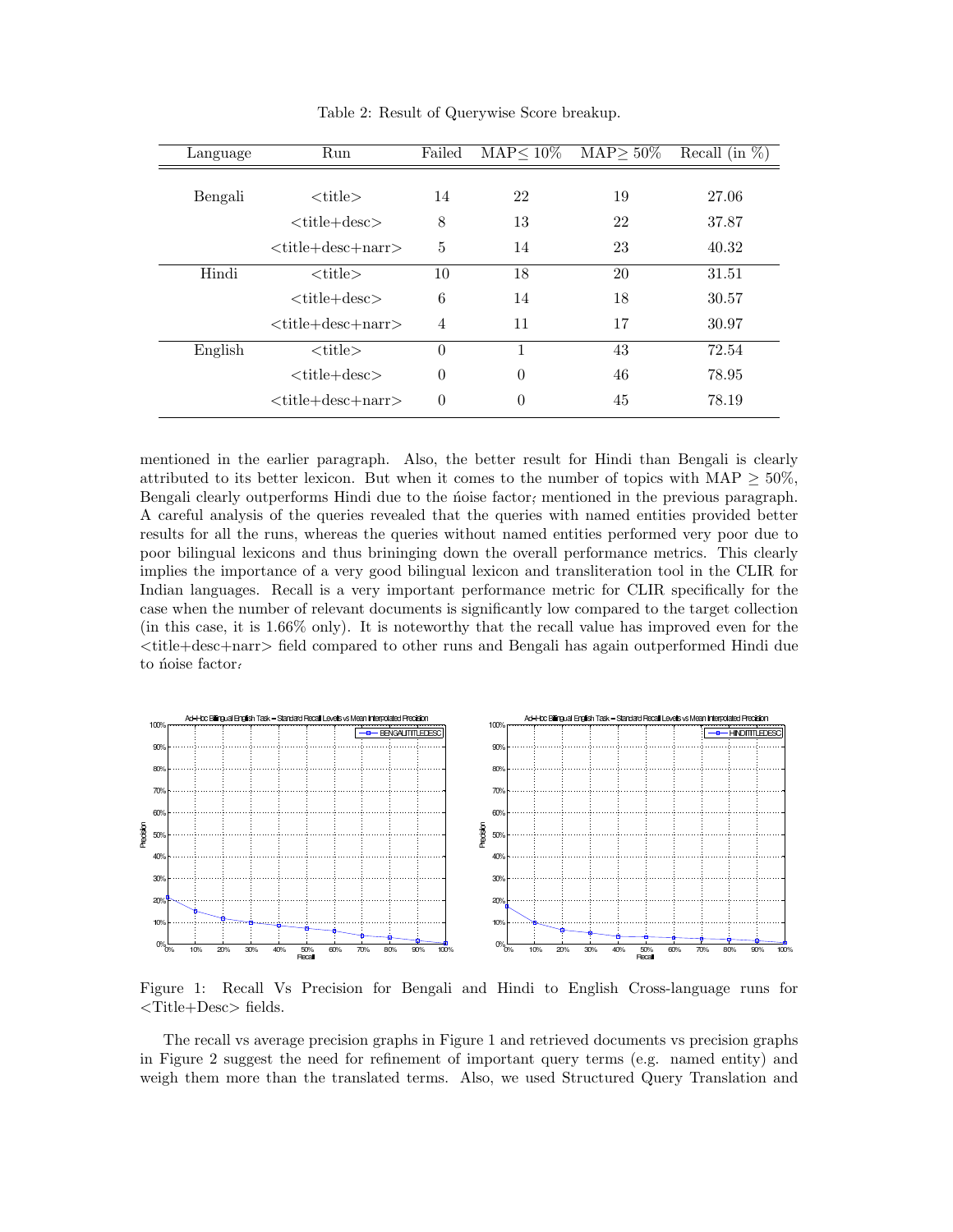

Figure 2: Retrieved documents Vs Precision for Bengali and Hindi to English Cross-language runs for <Title+Desc> fields.

assigned uniform weight on all of them. But this has affected the precision values for some queries even when the recall is significantly high. Again, we used all possible stems for a term when multiple stems are possible and this has also added to the lower precision values for some queries. A proper named entity recognizer is also important to prune out the named entities from other non-lexical terms. All of these will decrease the noise in the final query and thereby help the lucene ranking algorithm to push the relevant documents to the top.



Figure 3: Recall Vs Precision and Retrieved documents Vs Precision monolingual English runs for <Title+Desc> fields.

# 6 Conclusions and Future Works

This was our first participation in CLEF and we performed our experiment under a limited resource scenario with a very basic Machine Translation approach. But the experiment pointed out the necessity of good language-specific resources, specifically a rich bilingual lexicon. A close analysis between cross-lingual and monolingual retrievals clarly pointed out the importance of four factors in CLIR, mentiond earlier [1]. Apart from the above language-specific requirements, a number of good computational approaches like query expansion by Pseudo Relevance Feedback (PRF) both at the source and target language ends, query refinement by assigning various weightage to query terms, proper stemming, irrelevance judgement to improve ranking, parallel corpus to build the